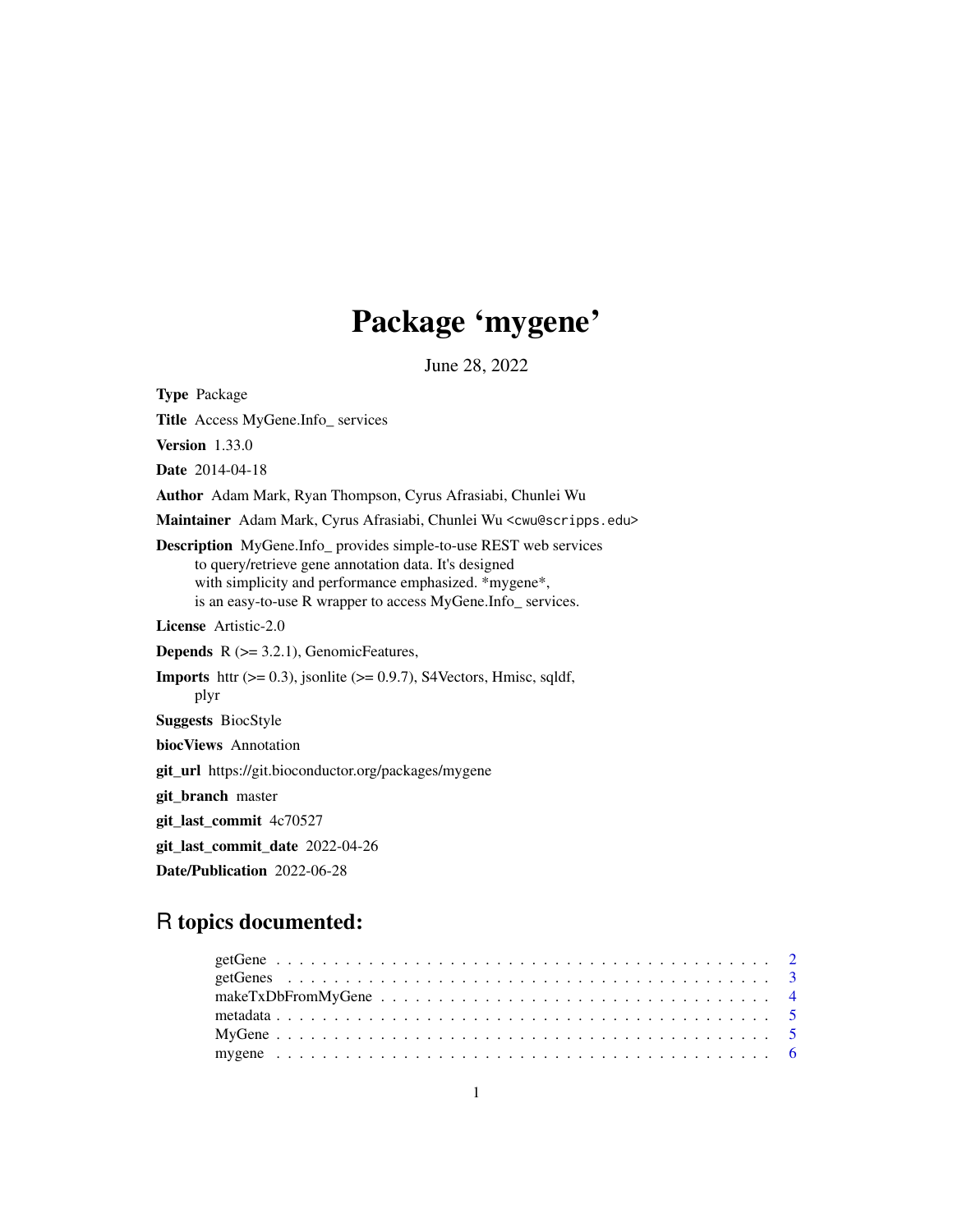#### <span id="page-1-0"></span>2 getGene

| Index |  |  |  |  |  |  |  |  |  |  |  |  |  |  |  |  |  |  |  |
|-------|--|--|--|--|--|--|--|--|--|--|--|--|--|--|--|--|--|--|--|

<span id="page-1-1"></span>getGene *Return the gene object for the given geneid.*

## Description

This is a wrapper for GET query of "/gene/<geneid>" service.

#### Usage

```
getGene(geneid, fields = c("symbol", "name", "taxid", "entrezgene"),
        ..., return.as=c("records", "text"), mygene)
```
#### Arguments

| geneid     | Entrez/ensembl gene id                                                                                                                                                                                                |
|------------|-----------------------------------------------------------------------------------------------------------------------------------------------------------------------------------------------------------------------|
| fields     | Fields to return, a list of a comma-sep string. If fields =="all", all available fields<br>are returned.                                                                                                              |
| $\ddots$ . | Includes species as well as several other fields. View available fields by calling<br>?metadata. Also, see http://docs.mygene.info/en/latest/doc/annotation_service.html<br>for complete argument details and syntax. |
| return.as  | "records"" (list), "text" (JSON).                                                                                                                                                                                     |
| mygene     | A MyGene object that describes how to connect to data resources. See MyGene-class.<br>If missing, default object will be used that accesses the main MyGene. info por-<br>tal. Default is recommended.                |

#### Value

returns a gene object containing the queried annotations

#### References

Ref: http://docs.mygene.info/en/latest/doc/annotation\_service.html

### See Also

[getGenes](#page-2-1) [query](#page-7-1) [queryMany](#page-8-1)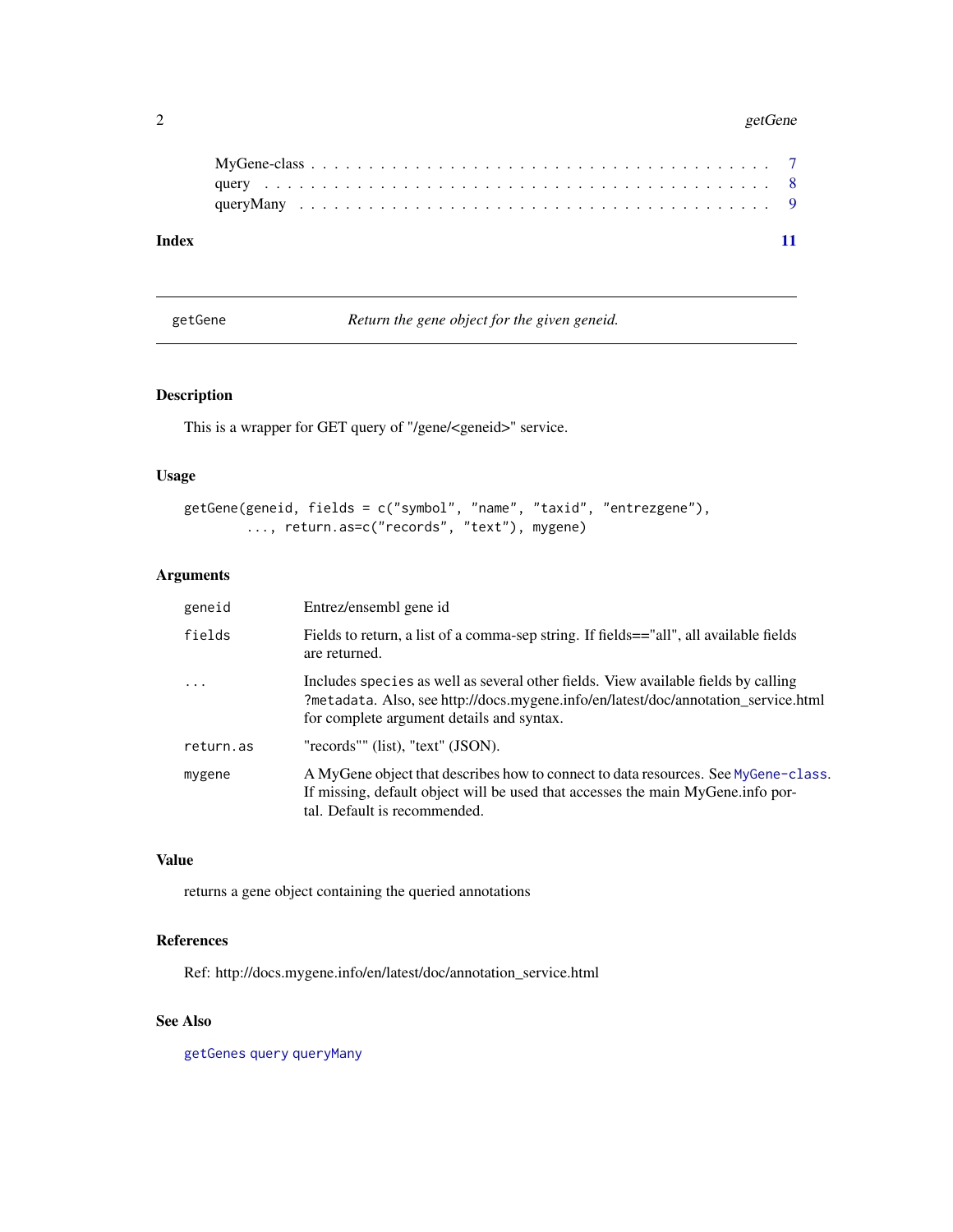#### <span id="page-2-0"></span>getGenes 3

#### Examples

```
## return the gene object for the given gene id
getGene(1017)
## customize fields
getGene(1017, fields=c("name", "symbol", "refseq"), return.as="text")
## all fields
getGene(1017, fields="all")
```
<span id="page-2-1"></span>

getGenes *Return the list of gene objects for the given list of geneids.*

#### Description

This is a wrapper for POST query of "/gene" service.

#### Usage

```
getGenes(geneids, fields = c("symbol", "name", "taxid", "entrezgene"), ...,
         return.as=c("DataFrame", "records", "text"), mygene)
```
#### Arguments

| geneids   | A vector, list, or comm-sep string entrez/ensembl gene ids                                                                                                                                                            |
|-----------|-----------------------------------------------------------------------------------------------------------------------------------------------------------------------------------------------------------------------|
| fields    | A vector of fields to return. If fields=="all", all available fields are returned.                                                                                                                                    |
| $\cdots$  | Includes species as well as several other fields. View available fields by calling<br>?metadata. Also, see http://docs.mygene.info/en/latest/doc/annotation_service.html<br>for complete argument details and syntax. |
| return.as | "DataFrame" (default), "records" (list), "text" (JSON).                                                                                                                                                               |
| mygene    | A MyGene object that describes how to connect to data resources. See MyGene-class.<br>If missing, default object will be used that accesses the main MyGene.info por-<br>tal. Default is recommended.                 |

#### Value

returns a gene object (DataFrame, list, or JSON text) containing the queried annotations

#### References

Ref: http://docs.mygene.info/en/latest/doc/annotation\_service.html

#### See Also

[getGene](#page-1-1) [query](#page-7-1) [queryMany](#page-8-1)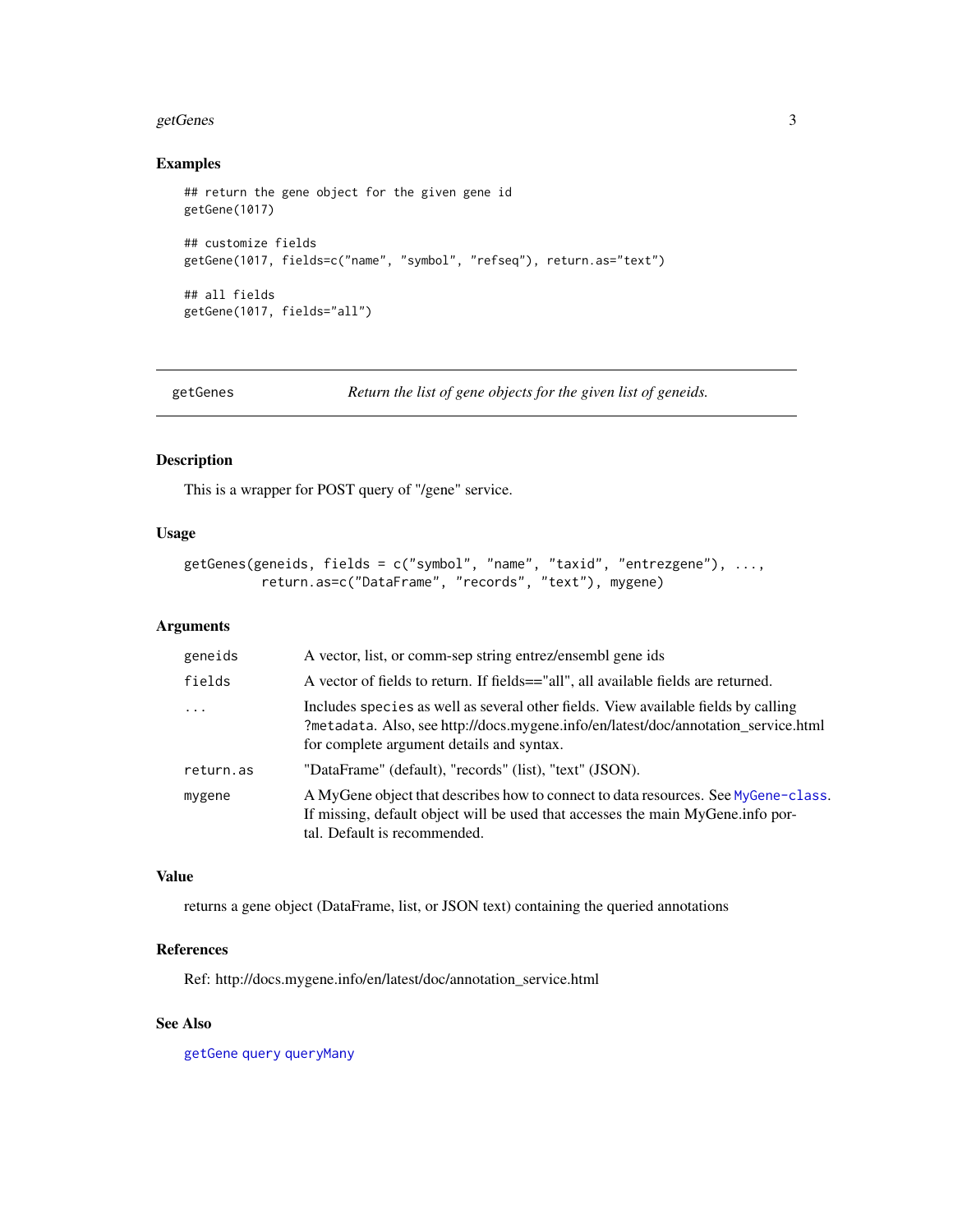#### Examples

```
## Return the list of gene object for the given list of gene ids.
getGenes(c(1017,1018))
## mix types of gene ids
```

```
getGenes(c(1017,1018,"ENSG00000148795"))
```
makeTxDbFromMyGene *makeTxDbFromMyGene*

#### Description

makeTxDbFromMyGene allows the user to make a TxDb object in the Genomic Features package from a mygene "exons" query using a default MyGene object.

#### Usage

```
makeTxDbFromMyGene(gene.list, scopes, species, returnall=FALSE)
```
#### Arguments

| gene.list | A list, vector, or comma-separated string of query terms.                                                                                                                                                                                                                    |
|-----------|------------------------------------------------------------------------------------------------------------------------------------------------------------------------------------------------------------------------------------------------------------------------------|
| scopes    | Type of types of identifiers, either a list, vector, or a comma-separated fields to<br>specify type of input qterms, e.g. c("reporter", "ensembl.gene", "symbol") refer<br>to "http://docs.mygene.info/en/latest/doc/data.html#available-fields" for full list<br>of fields. |
| species   | Names or taxonomy ids                                                                                                                                                                                                                                                        |
| returnall | Logical, if TRUE, return list of genes without exons annotations. False by De-<br>fault.                                                                                                                                                                                     |

#### Details

makeTxDbFromMyGene invokes either the query or queryMany method and passes the response to construct a TxDb object. See ?TxDb for utilizing transcript annotations.

#### Value

returns TxDb object

#### See Also

[makeTxDb](#page-0-0)

#### Examples

```
xli <- c('DDX26B','CCDC83','MAST3', 'RPL11')
txdb <- makeTxDbFromMyGene(xli, scopes="symbol", species="human")
```
<span id="page-3-0"></span>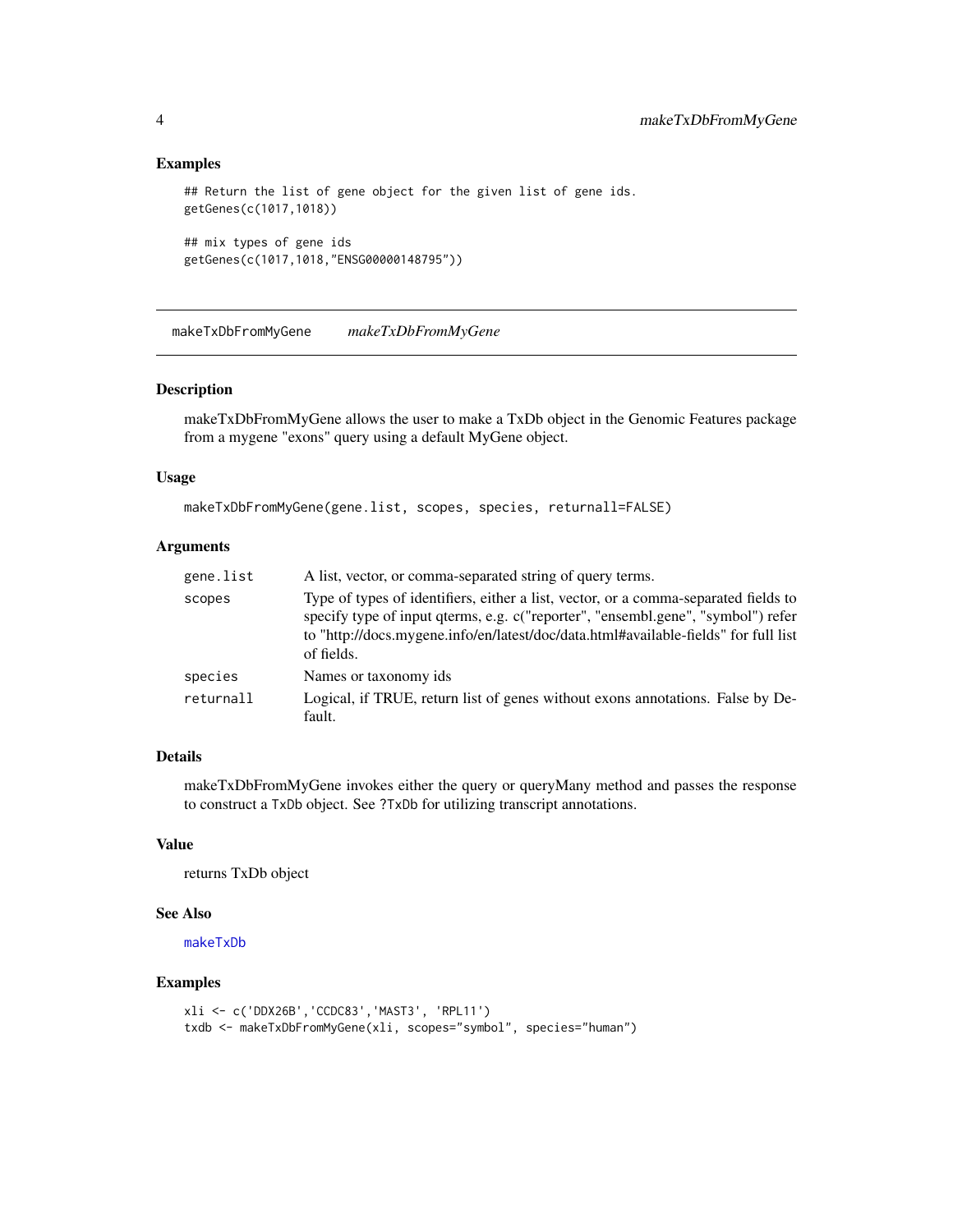<span id="page-4-0"></span>metadata *metadata*

#### Description

Get metadata for MyGene.info services.

### Usage

metadata(x, ...)

#### Arguments

|   | MyGene object                 |
|---|-------------------------------|
| . | MyGene object slot parameters |

#### Value

returns the metadata including available fields, genome assemblies, sources, statistics, taxonomy, and timestamp

#### References

http://mygene.info/v2/metadata

## Examples

```
## Get metadata
mygene<-MyGene()
metadata(mygene)
```
## get available fields to return metadata(mygene)\$available\_fields

MyGene *MyGene*

## Description

Construct a MyGene object.

#### Usage

MyGene(...)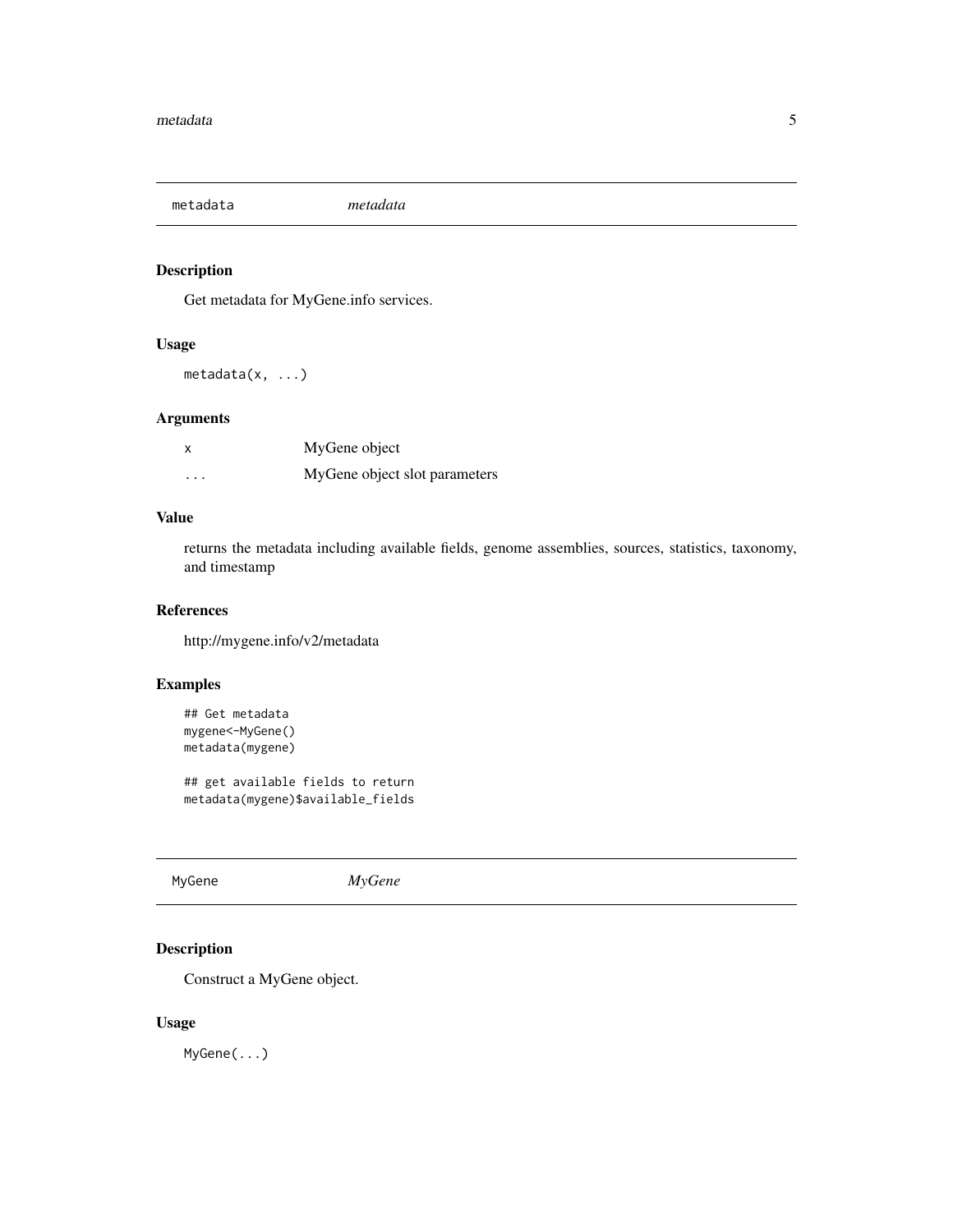#### <span id="page-5-0"></span>6 mygene

#### Arguments

... See help page for MyGene-class

#### Value

MyGene object

#### Examples

MyGene()

mygene *Access MyGene.info annotation services*

#### Description

MyGene.Info\_ provides simple-to-use REST web services to query/retrieve gene annotation data. It's designed with simplicity and performance emphasized. \*mygene\* is an easy-to-use R wrapper to access MyGene.info services.

#### Details

| Package: | mygene              |
|----------|---------------------|
| Type:    | Package             |
| Version: | 0.99.0              |
| Date:    | 2014-04-18          |
| License: | <b>BSD</b>          |
| Depends: | httr jsonlite Hmisc |

#### Author(s)

Adam Mark, Chunlei Wu

Maintainer: Chunlei Wu <help@mygene.info>

#### References

Wu C, MacLeod I, Su AI (2013) BioGPS and MyGene.info: organizing online, gene-centric information. Nucl. Acids Res. 41(D1): D561-D565. http://mygene.info/doc/annotation\_service.html http://mygene.info/doc/query\_service.html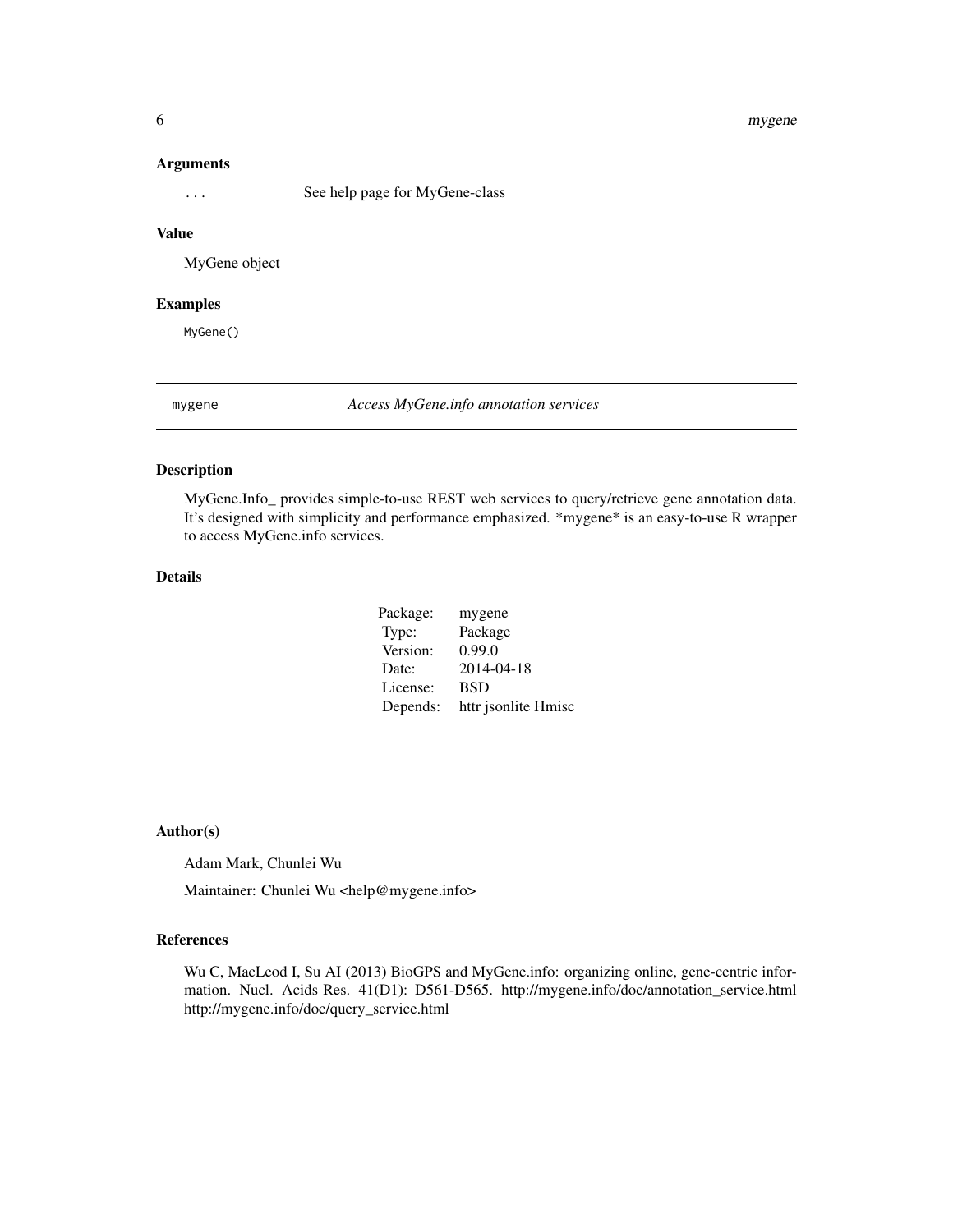<span id="page-6-1"></span><span id="page-6-0"></span>MyGene-class *Class* "MyGene"

#### Description

R Client to access MyGene.Info annotation services

#### Objects from the Class

Objects can be created by calls of the form MyGene(base.url="http://mygene.info/v2", delay=1, step=1000, version=version, verbose=TRUE, debug=FALSE).

#### Slots

base.url: "http://mygene.info/v2". Object of class "character" delay: Sleep time between batch retrieval. Object of class "numeric" step: Batch limit. Object of class "numeric" version: httr package version. Object of class "character" verbose: Object of class "logical" debug: Object of class "logical"

#### Methods

getGene(geneid, fields = c("symbol", "name", "taxid", "entrezgene"), ..., return.as=c("records", "text")): Return the gene object for the given geneid

getGenes(geneids, fields = c("symbol", "name", "taxid", "entrezgene"), ..., return.as=c("DataFrame", "r $\epsilon$ Return the list of gene object for the given list of geneids.

query(q, fields=c("name", "symbol", "taxid", "entrezgene"), ..., return.as=c("DataFrame", "records", "t Return the query result.

queryMany(qterms, scopes=NULL, fields=c("name", "symbol", "taxid", "entrezgene"), ..., return.as=c("Dat Return the batch query result.

metadata(x, ...): Get metadata for MyGene.info services.

makeTxDbFromMyGene(gene.list, scopes, species, returnall=FALSE): Make a TxDb object from transcript annotations

#### Author(s)

Adam Mark, Chunlei Wu, Ryan Thompson

#### References

Wu C, MacLeod I, Su AI (2013) BioGPS and MyGene.info: organizing online, gene-centric information. Nucl. Acids Res. 41(D1): D561-D565.

#### Examples

showClass("MyGene")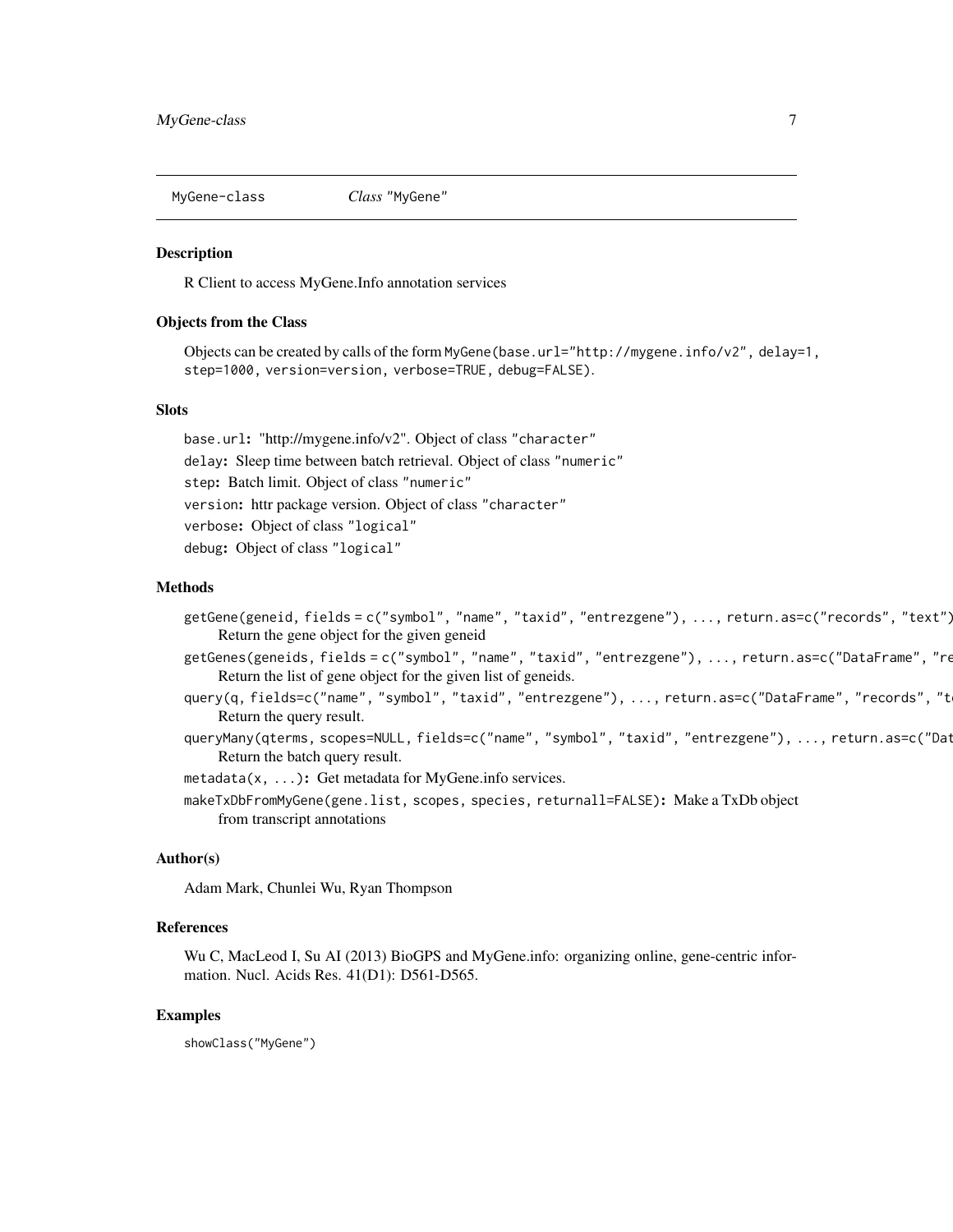<span id="page-7-1"></span><span id="page-7-0"></span>

#### Description

This is a wrapper for GET query of "/query?q=<query>" service.

#### Usage

```
query(q, ..., return.as=c("DataFrame", "records", "text"), mygene)
```
#### Arguments

| q          | query term(s), see query syntax at http://mygene.info/doc/query_service.html#query-<br>syntax                                                                                                                                        |
|------------|--------------------------------------------------------------------------------------------------------------------------------------------------------------------------------------------------------------------------------------|
| $\ddots$ . | Commonly queried fields include species, fields, size as well as several<br>other fields. View available fields by calling ?metadata. Also, see http://docs.mygene.info/en/latest/doc/q<br>for complete argument details and syntax. |
| return.as  | "DataFrame" (default), "records" (list), or "text" (JSON).                                                                                                                                                                           |
| mygene     | A MyGene object that describes how to connect to data resources. See MyGene-class.<br>If missing, default object will be used that accesses the main MyGene.info por-<br>tal. Default is recommended.                                |

## Value

returns a gene object (DataFrame, list, or JSON text) containing the queried annotations

#### References

Ref: http://docs.mygene.info/en/latest/doc/query\_service.html

#### See Also

[queryMany](#page-8-1) [getGene](#page-1-1) [getGenes](#page-2-1)

#### Examples

## return the query result query("cdk2", size=5)

query("reporter:1000\_at")

query("symbol:cdk2", return.as="text")

query(q="cyclin-dependent kinase", fields="uniprot")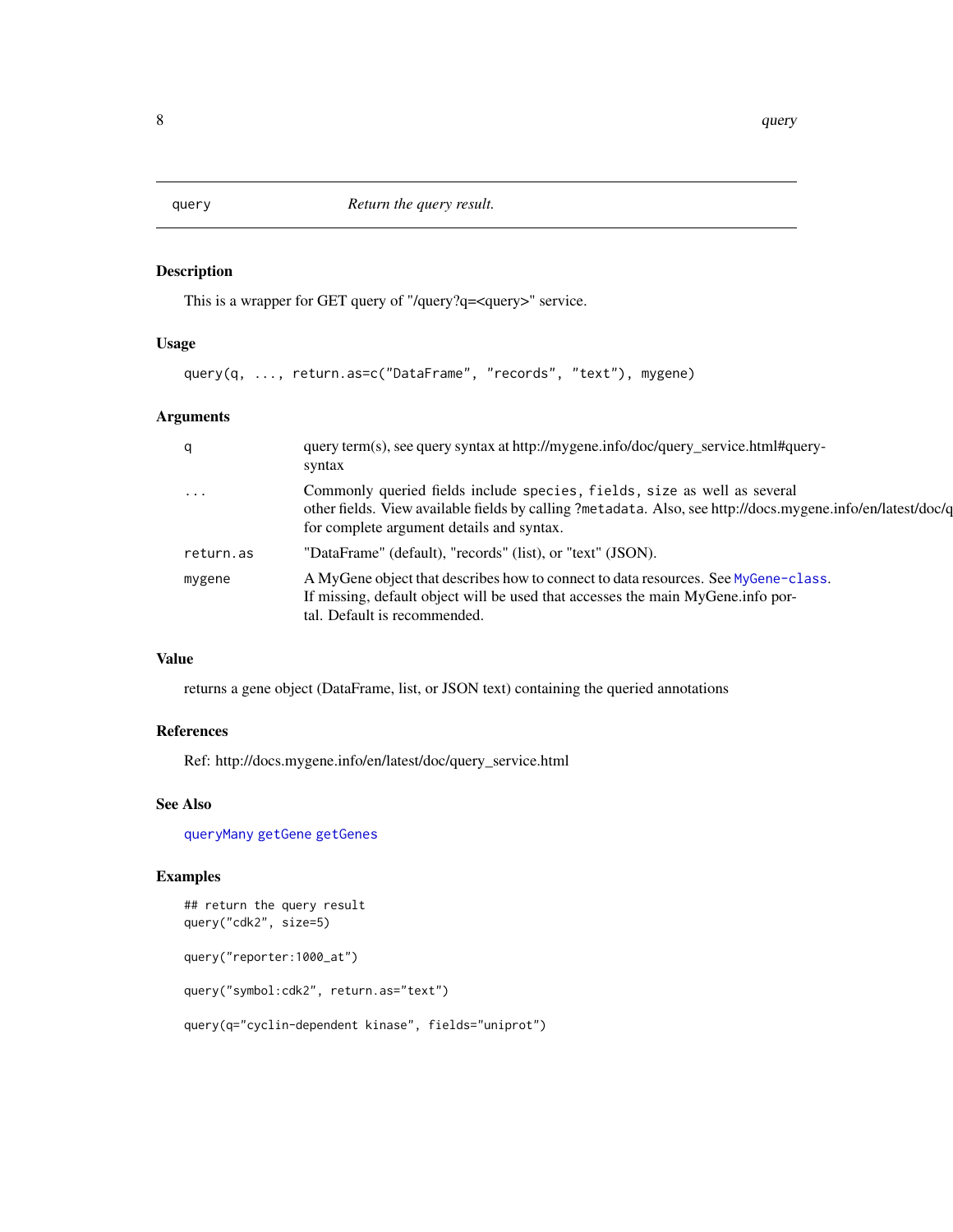<span id="page-8-1"></span><span id="page-8-0"></span>

#### Description

This is a wrapper for POST query of "/query" service.

#### Usage

queryMany(qterms, scopes=NULL, ..., return.as=c("DataFrame", "records", "text"), mygene)

#### Arguments

| gterms    | A vector or list, or string of comma-separated query terms                                                                                                                                                                                                                                                                                                          |
|-----------|---------------------------------------------------------------------------------------------------------------------------------------------------------------------------------------------------------------------------------------------------------------------------------------------------------------------------------------------------------------------|
| scopes    | Type of types of identifiers, either a list or a comma-separated fields to spec-<br>ify type of input gterms, e.g. c("reporter", "ensembl.gene", "symbol") refer<br>to "http://mygene.info/doc/query_service.html#available_fields" for full list of<br>fields.                                                                                                     |
| $\cdot$   | Commonly queried fields include species, fields, size as well as several<br>other fields. returnall returns a list of all related data including duplicated and<br>missing qterms. False by default. View available fields by calling ?metadata.<br>Also, see http://docs.mygene.info/en/latest/doc/query_service.html for complete<br>argument details and syntax. |
| return.as | "DataFrame" (default), "records" (list), "text" (JSON).                                                                                                                                                                                                                                                                                                             |
| mygene    | A MyGene object that describes how to connect to data resources. See MyGene-class.<br>If missing, default object will be used that accesses the main MyGene.info por-<br>tal. Default is recommended.                                                                                                                                                               |

#### Value

returns a gene object (DataFrame, list, or JSON text) containing the queried annotations

#### References

Ref: http://docs.mygene.info/en/latest/doc/query\_service.html

#### See Also

[query](#page-7-1) [getGene](#page-1-1) [getGenes](#page-2-1)

### Examples

```
## return the batch query result
queryMany(c('1053_at', '117_at', '121_at'), scopes="reporter", fields="ensembl.gene",
         species="human", return.as="records")
queryMany(c('1053_at', '117_at', '121_at'), scopes="reporter", species=9606)
```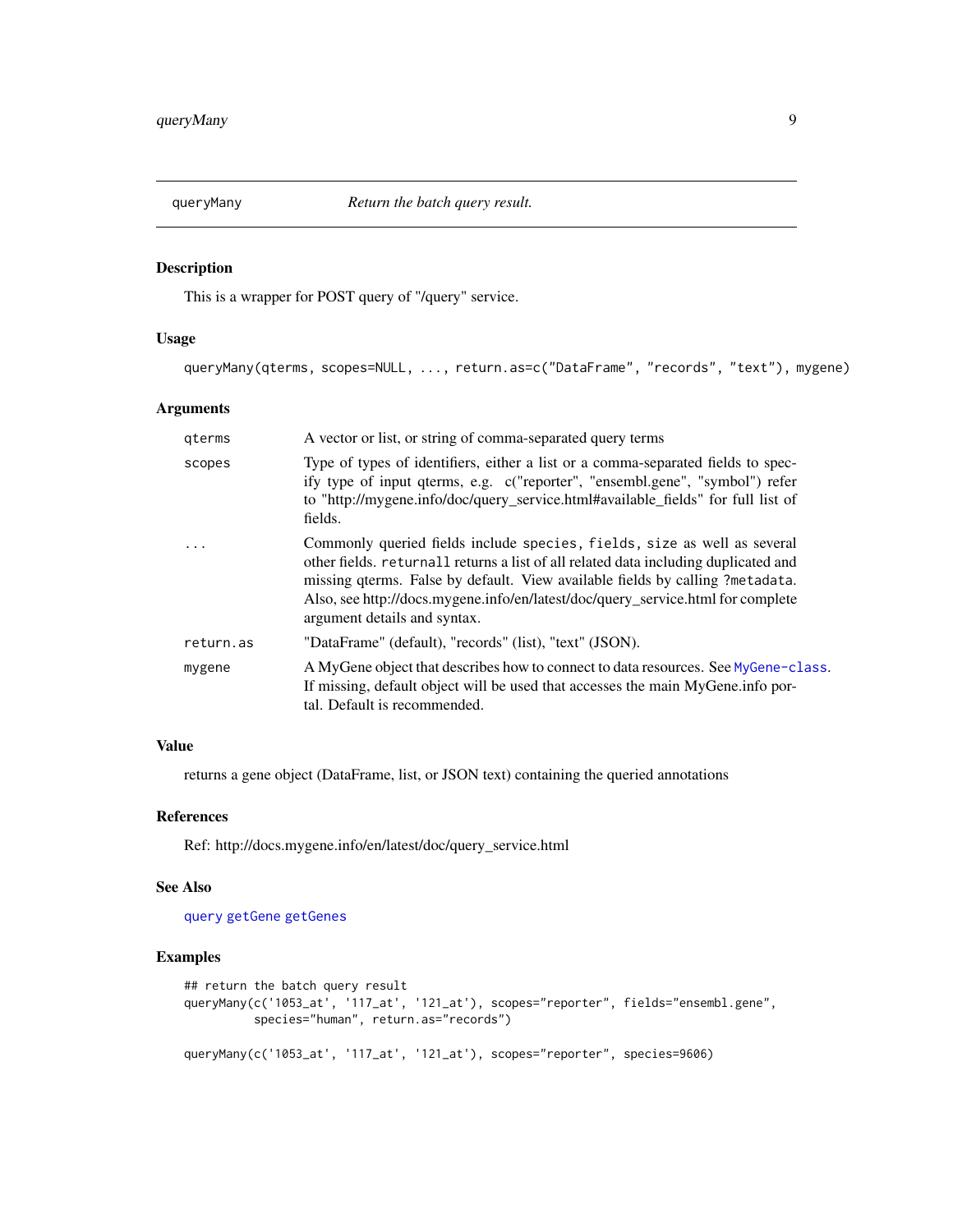## 10 queryMany

queryMany(c('DDX26B', 'CCDC83', 'MAST3', 'FLOT1'), scopes="symbol", fields="entrezgene", species="human")